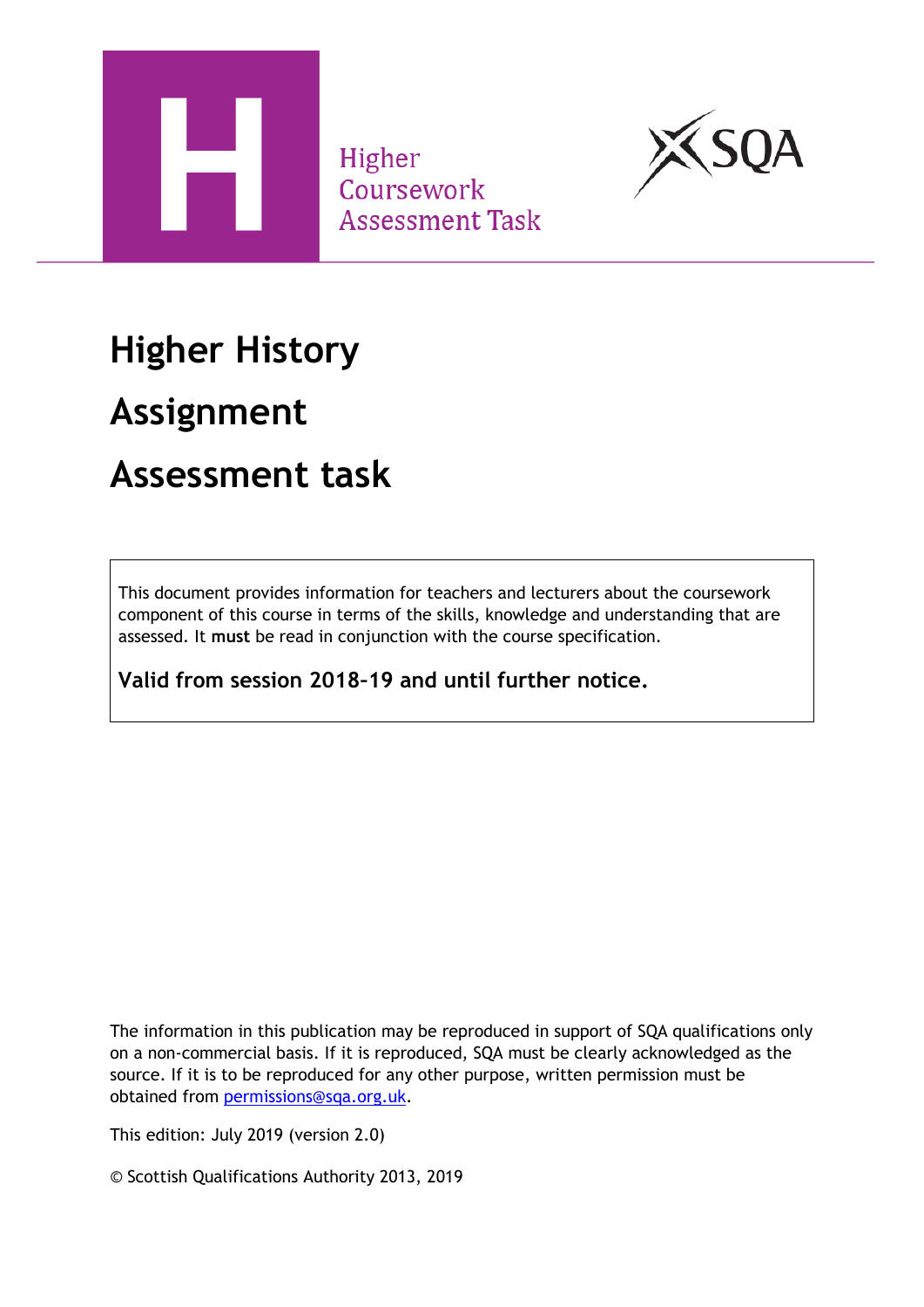# **Contents**

| Introduction                            |    |
|-----------------------------------------|----|
| Instructions for teachers and lecturers |    |
| Marking instructions                    |    |
| Instructions for candidates             | 10 |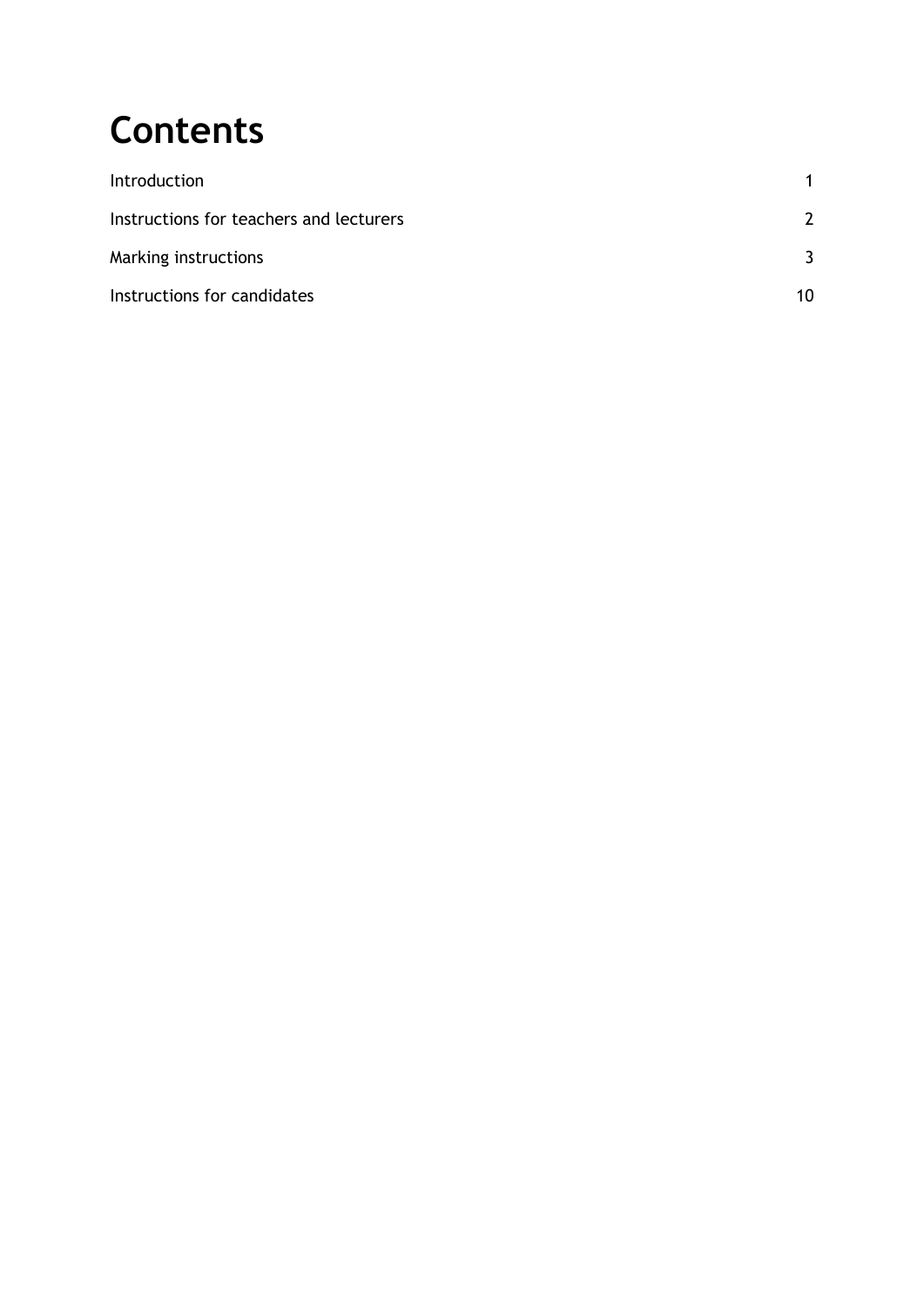# <span id="page-2-0"></span>**Introduction**

This document contains instructions for teachers and lecturers, marking instructions and instructions for candidates for the Higher History assignment. You must read it in conjunction with the course specification.

This assignment is worth 30 marks. This is 27% of the overall marks for the course assessment.

This is one of three course assessment components. The other components are question papers.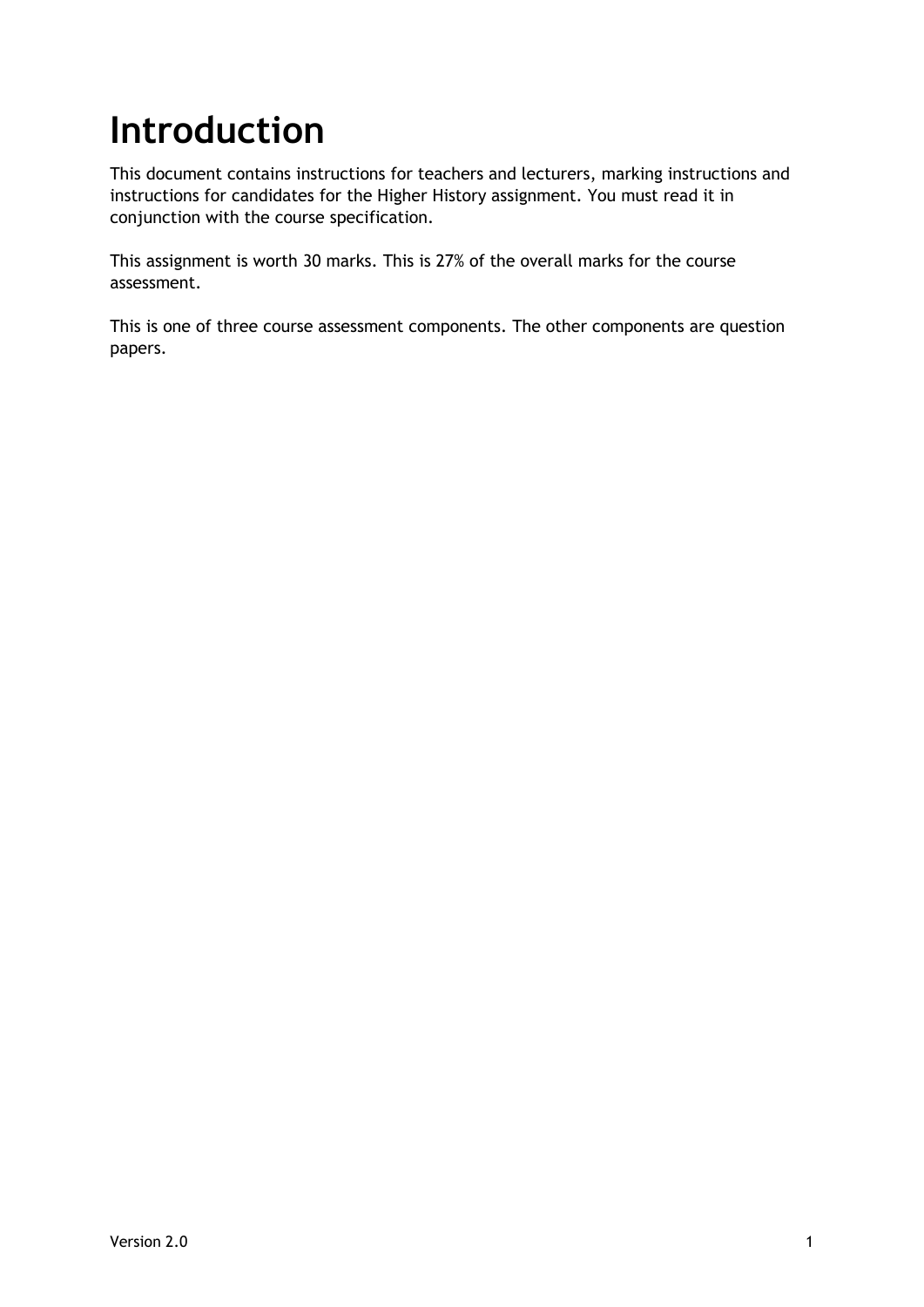## <span id="page-3-0"></span>**Instructions for teachers and lecturers**

#### **Specified resources to be taken into assessment**

During the final production of evidence stage, candidates should only have access to their History resource sheet.The resource sheet must be submitted to SQA with the evidence produced during the production of evidence stage. This resource sheet must consist of no more than a single-side of A4 paper and should be no more than 250 words.

The History resource sheet taken into the production of evidence stage should show evidence of the research carried out by the candidate.

The resource sheet should contain references (author, book title and quotation) and key knowledge points from, for example:

- ◆ history books
- magazines or newspaper articles
- websites
- visits, field trips or talks
- ◆ television or DVD
- ◆ radio or podcasts
- $\bullet$  interviews
- letters, photographs or diaries
- other sources of information

The purpose of the resource sheet is to help candidates use their evidence and references, collected during the research stage, to address their chosen topic, question or issue.

Candidates will gain no marks if they have copied their assignment, or extended pieces of text or narrative, directly from the resource sheet. However, candidates may copy quotations in full, provided the sources are acknowledged.

Teachers and lecturers may advise candidates on the types of resources which would be appropriate for the History assignment.

If a candidate does not submit a resource sheet, a penalty of 6 marks out of the total 30 marks is applied.

#### **Template**

A resource sheet template is available to download separately from SQA's website under the 'Coursework' tab. It is available either in Word format for completion electronically, or in PDF format for printing and completion by hand.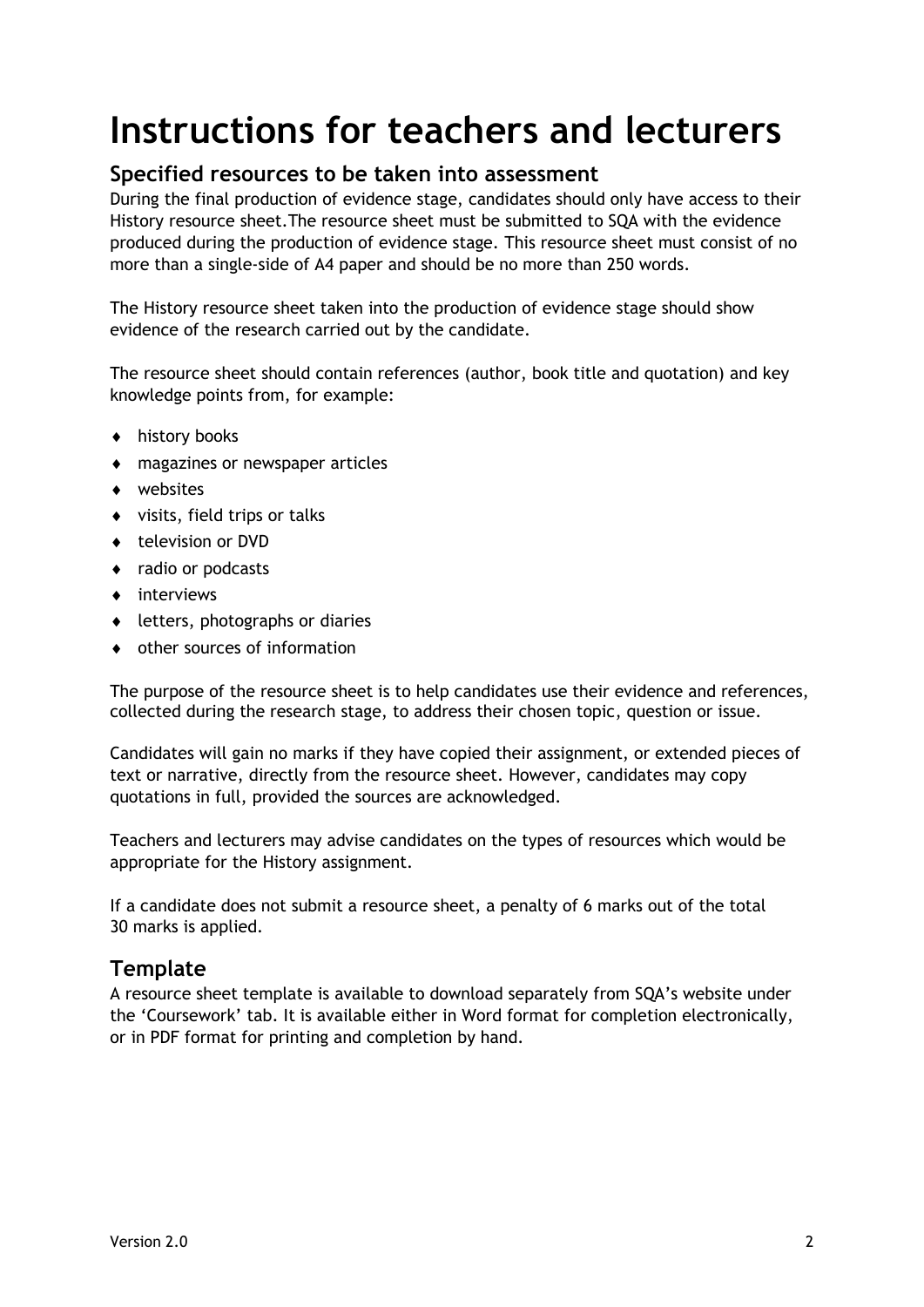# <span id="page-4-0"></span>**Marking instructions**

In line with SQA's normal practice, the following marking instructions for the Higher History assignment are addressed to the marker. They are also helpful for those preparing candidates for course assessment.

Candidates' evidence is submitted to SQA for external marking.

#### **General marking principles**

Always apply these general principles. Use them in conjunction with the detailed marking instructions, which identify the key features required in candidates' responses.

- a Always use positive marking. This means candidates accumulate marks for the demonstration of relevant skills, knowledge and understanding; marks are not deducted for errors or omissions.
- b If a candidate response does not seem to be covered by either the principles or detailed marking instructions, and you are uncertain how to assess it, you must seek guidance from your team leader.
- c Do not award marks where candidates have copied their assignment, or extended pieces of text, directly from the History resource sheet. However, candidates may copy quotations in full, provided the sources are acknowledged.
- d Do not mark the History resource sheet. However, it may help to clarify points which the candidate has made in their assignment and may allow you to gain an insight into what they intended.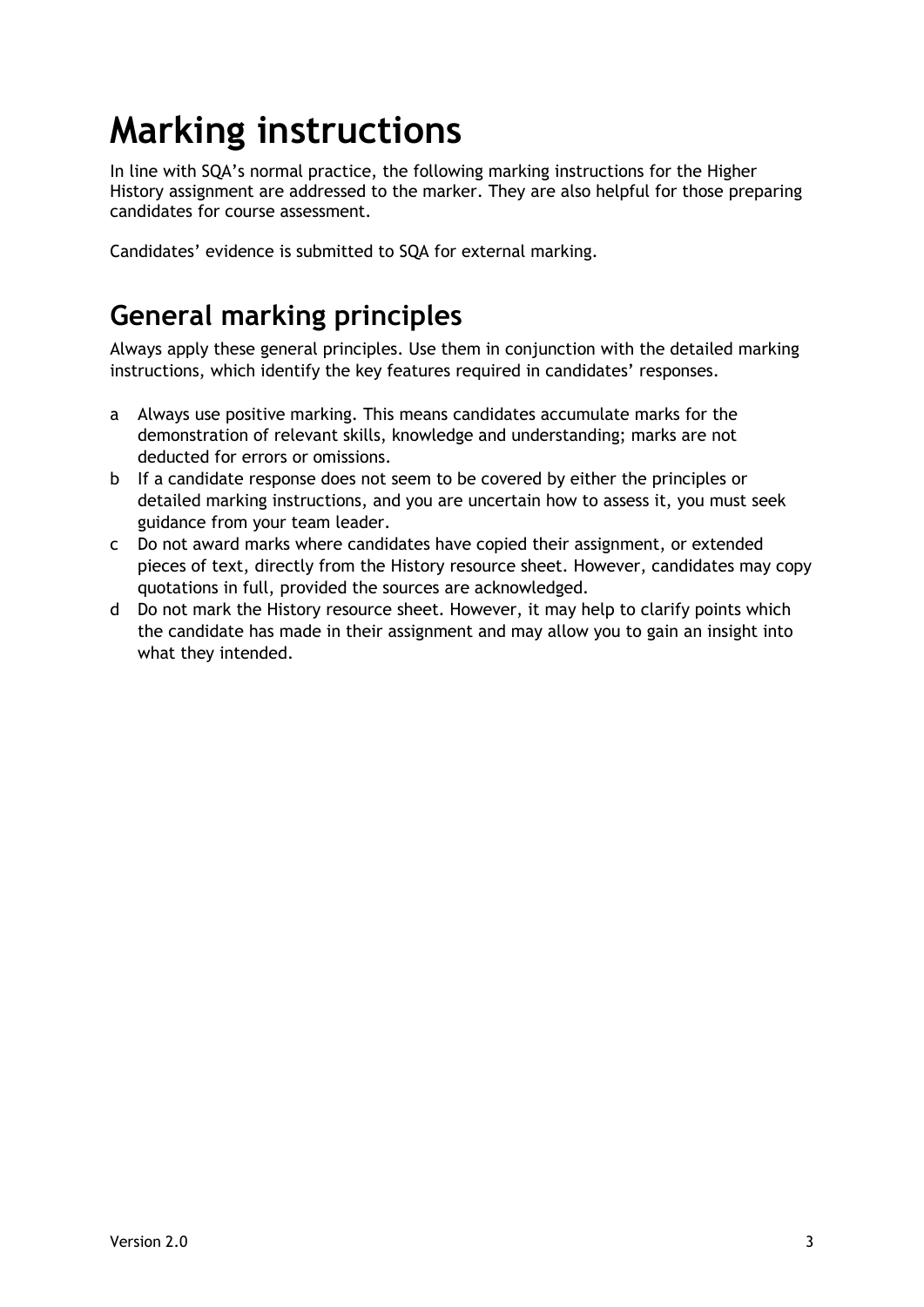#### **Detailed marking instructions**

|  |   | <b>Skills</b>                                                                          | Max mark       | <b>Additional guidance</b>                                                                                                                                                                                                                                                                                                                                                                                                                                                                                                                                                                                                                                                                                                                                                                                                                                                                                                         |
|--|---|----------------------------------------------------------------------------------------|----------------|------------------------------------------------------------------------------------------------------------------------------------------------------------------------------------------------------------------------------------------------------------------------------------------------------------------------------------------------------------------------------------------------------------------------------------------------------------------------------------------------------------------------------------------------------------------------------------------------------------------------------------------------------------------------------------------------------------------------------------------------------------------------------------------------------------------------------------------------------------------------------------------------------------------------------------|
|  | A | Placing the issue in<br>its historical<br>context                                      | $\mathbf{3}$   | Candidates can gain marks in a number of ways up to a maximum of 3 marks. Candidates use<br>points of knowledge that are developed to establish the background to the issue, identify<br>relevant factors and establish a line of argument.<br>Candidates provide at least two points of background to the issue and identify<br>3 marks<br>at least three relevant factors and connect this to their line of argument.<br>Candidates provide at least one point of background to the issue and identify at<br>2 marks<br>least two relevant factors or connect this to their line of argument.<br>Candidates provide at least one point of background to the issue or identify at<br>1 mark<br>least two relevant factors or connect this to their line of argument.<br>Candidates provide no context and identify no factors.<br>0 marks                                                                                         |
|  | B | <b>Analysing different</b><br>factors<br>contributing to an<br>event or<br>development | $\overline{7}$ | Candidates can gain marks in a number of ways up to a maximum of 7 marks. Candidates<br>identify factors, the relationship between them, and their relationships with the whole. They<br>also draw out and relate implications in their answers.<br>Award 1 mark, up to a maximum of 7 marks, where candidates use their knowledge and<br>understanding or a source(s) to identify relevant factors (for example, political, social,<br>economic or religious - although they do not need to use this terminology), or aspects within a<br>factor (for example, success versus failure; different groups, such as elderly versus youth; or<br>different social classes), and clearly show at least one of the following:<br>links between different factors<br>links between factor(s) and the whole<br>٠<br>links between factor(s) and related concepts<br>٠<br>similarities and consistency<br>contradictions and inconsistency |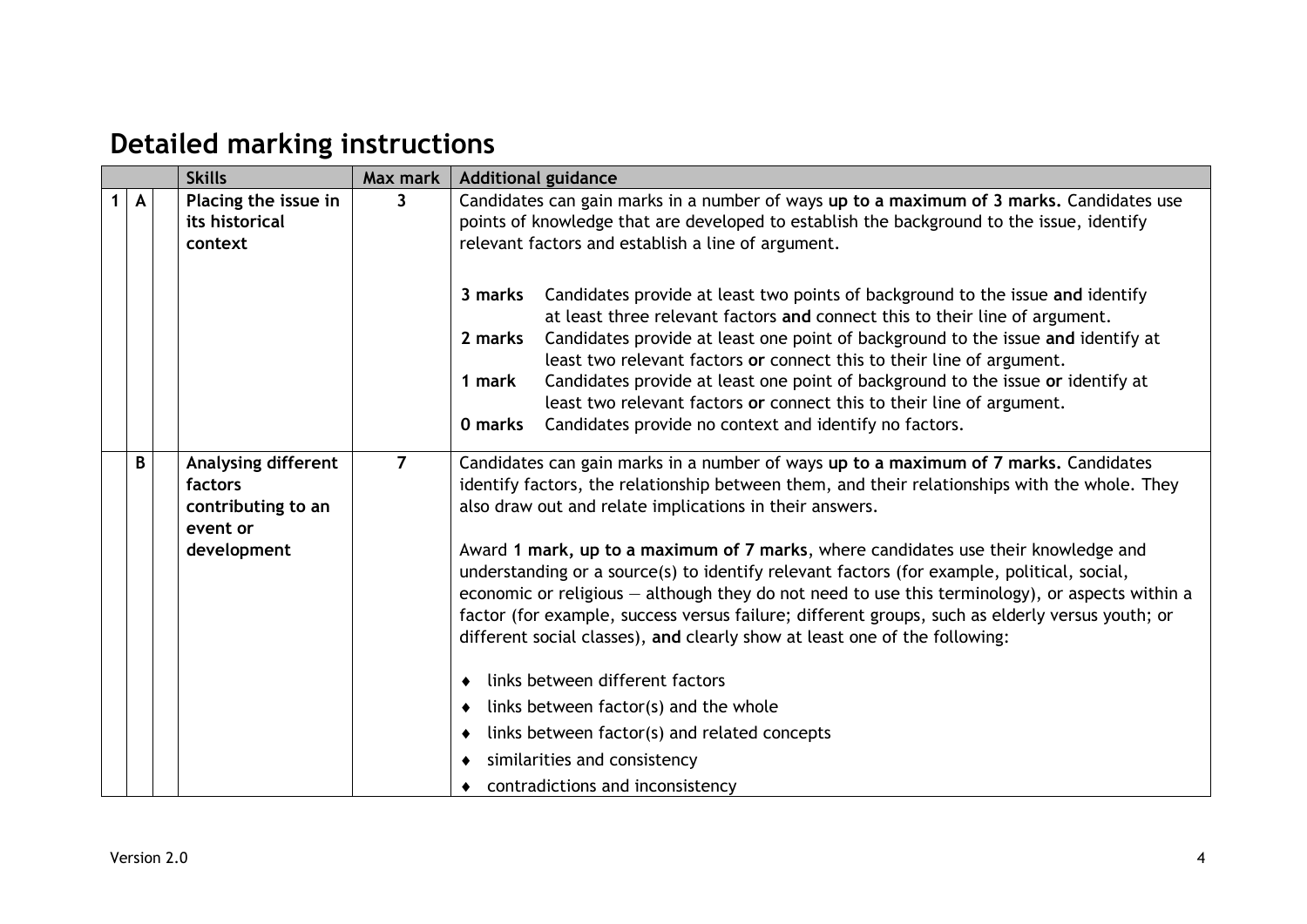|              |  | <b>Skills</b>                                                                       | Max mark                | <b>Additional guidance</b>                                                                                                                                                                                                                                                                                                                                                                                                                                                                                                                                                                                                                                                                                                                                                                                                                                                                                                                                                                                                                                                  |  |  |  |  |  |
|--------------|--|-------------------------------------------------------------------------------------|-------------------------|-----------------------------------------------------------------------------------------------------------------------------------------------------------------------------------------------------------------------------------------------------------------------------------------------------------------------------------------------------------------------------------------------------------------------------------------------------------------------------------------------------------------------------------------------------------------------------------------------------------------------------------------------------------------------------------------------------------------------------------------------------------------------------------------------------------------------------------------------------------------------------------------------------------------------------------------------------------------------------------------------------------------------------------------------------------------------------|--|--|--|--|--|
|              |  |                                                                                     |                         | Award 1 mark where candidates provide comments which analyse different factors, up to a<br>maximum of 7 marks.<br>Award a maximum of 4 marks where candidates provide comments which analyse aspects<br>within individual factors.                                                                                                                                                                                                                                                                                                                                                                                                                                                                                                                                                                                                                                                                                                                                                                                                                                          |  |  |  |  |  |
| $\mathsf{C}$ |  | <b>Evaluating factors</b><br>to develop a line of<br>argument                       | 5                       | Candidates can gain marks in a number of ways up to a maximum of 5 marks.<br>Award marks where candidates build evaluative comments on different factors into a line of<br>argument which makes a judgement on the issue.<br>5 marks<br>Candidates connect their evaluative comments to build a consistent line of<br>argument that recognises the issue and takes account of counter-arguments or<br>alternative interpretations.<br>4 marks<br>Candidates connect their evaluative comments to build a line of argument that<br>recognises the issue and takes account of counter-arguments or alternative<br>interpretations.<br>3 marks<br>Candidates connect their evaluative comments to build a line of argument that<br>recognises the issue.<br>2 marks<br>Candidates make isolated evaluative comments on different factors that recognise<br>the issue.<br>Candidates make an isolated evaluative comment on an individual factor that<br>1 mark<br>recognises the issue.<br>Candidates provide no evidence of a judgement being made on the factors.<br>0 marks |  |  |  |  |  |
| D            |  | Using information<br>from sources<br>referred to, in<br>order to support<br>factors | $\overline{\mathbf{4}}$ | Candidates can gain marks in a number of ways up to a maximum of 4 marks. They may<br>reference their sources in a number of ways.<br>Award 1 mark for each source candidates refer to in order to support a factor, up to a<br>maximum of 4 marks.                                                                                                                                                                                                                                                                                                                                                                                                                                                                                                                                                                                                                                                                                                                                                                                                                         |  |  |  |  |  |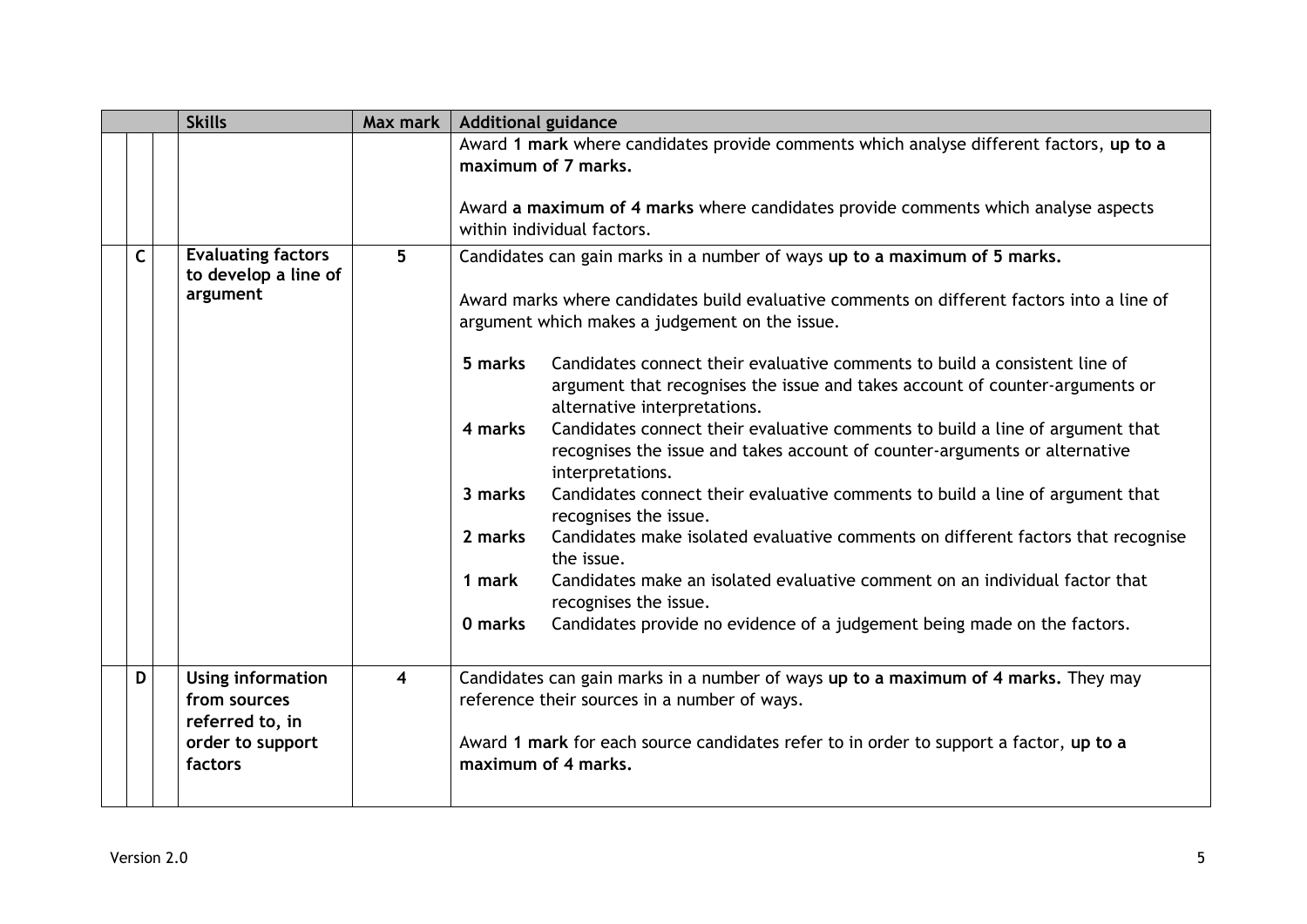|  |   | <b>Skills</b>                                | Max mark     | <b>Additional guidance</b>                                                                                                                                                                             |
|--|---|----------------------------------------------|--------------|--------------------------------------------------------------------------------------------------------------------------------------------------------------------------------------------------------|
|  | E | Using knowledge to<br>support factors        | 8            | Candidates can gain marks in a number of ways up to a maximum of 8 marks. Candidates use<br>their knowledge to provide evidence in support of the factors in their analysis.                           |
|  |   |                                              |              | Award 1 mark for each relevant point of knowledge candidates use to support a factor, up to<br>a maximum of 8 marks.                                                                                   |
|  |   |                                              |              | Award knowledge and understanding marks where points are:<br>relevant to the issue<br>٠                                                                                                                |
|  |   |                                              |              | developed (by providing additional detail, exemplification, reasons or evidence)                                                                                                                       |
|  |   |                                              |              | used to respond to the demands of the issue<br>٠                                                                                                                                                       |
|  |   |                                              |              |                                                                                                                                                                                                        |
|  | F | Coming to a<br>conclusion about<br>the issue | $\mathbf{3}$ | Candidates can gain marks in a number of ways up to a maximum of 3 marks. Candidates make<br>a relative judgement about the importance of different factors.                                           |
|  |   |                                              |              | Candidates can come to a conclusion at the end of their assignment or can provide a series of<br>conclusions. Their conclusion should involve an overall qualitative judgement about the issue.        |
|  |   |                                              |              | Candidates make a relative overall judgement between different factors in<br>3 marks<br>relation to the issue and explain how the judgement arises from their evaluation<br>of the presented evidence. |
|  |   |                                              |              | Candidates make an overall judgement between the different factors in relation<br>2 marks<br>to the issue and explain how the judgement arises from their evaluation of the<br>presented evidence.     |
|  |   |                                              |              | Candidates make an overall judgement which directly answers the issue in a<br>1 mark<br>summary.                                                                                                       |

Note: the overview of marking instructions grid provides further clarification on the allocation of marks.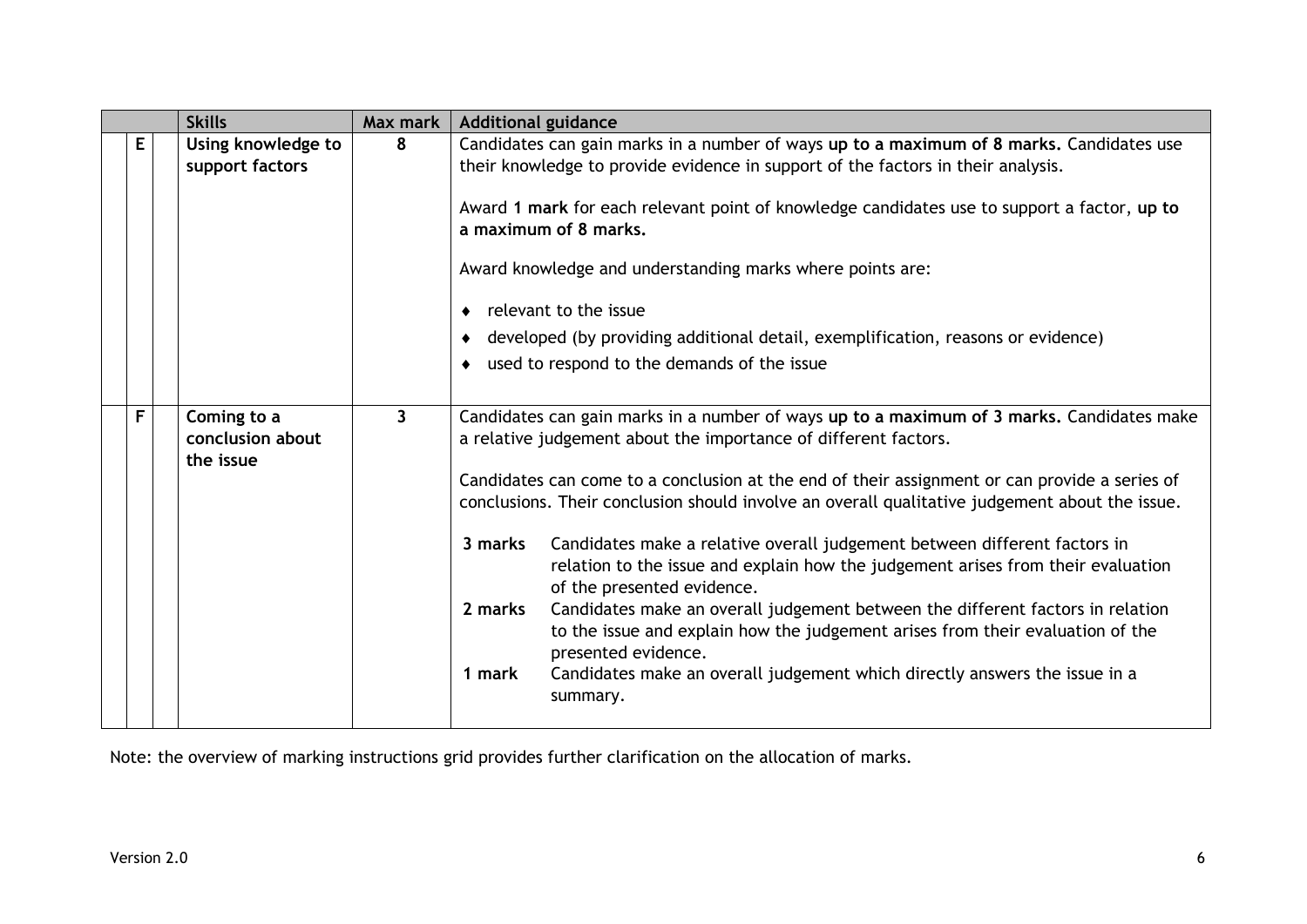#### **Overview of marking instructions**

|              | <b>Mark</b>    | 0 marks    | 1 mark                                   | 2 marks                                                                                                       | 3 marks        | 4 marks                                                                                | 5 marks | 6 marks | 7 marks | 8 marks |
|--------------|----------------|------------|------------------------------------------|---------------------------------------------------------------------------------------------------------------|----------------|----------------------------------------------------------------------------------------|---------|---------|---------|---------|
| Placing the  | 3              | Candidates | Award                                    | Award                                                                                                         | Award          |                                                                                        |         |         |         |         |
| issue in its |                | make one   | 1 mark                                   | 2 marks                                                                                                       | 3 marks        |                                                                                        |         |         |         |         |
| historical   |                | or two     | where                                    | where                                                                                                         | where          |                                                                                        |         |         |         |         |
| context      |                | factual    | candidates                               | candidates                                                                                                    | candidates     |                                                                                        |         |         |         |         |
|              |                | points but | provide at                               | provide at                                                                                                    | provide at     |                                                                                        |         |         |         |         |
|              |                | these are  | least one                                | least one                                                                                                     | least two      |                                                                                        |         |         |         |         |
|              |                | not        | point of                                 | point of                                                                                                      | points of      |                                                                                        |         |         |         |         |
|              |                | relevant.  | background                               | background                                                                                                    | background     |                                                                                        |         |         |         |         |
|              |                |            | to the issue                             | to the issue                                                                                                  | to the issue   |                                                                                        |         |         |         |         |
|              |                |            | or identify at                           | and                                                                                                           | and identify   |                                                                                        |         |         |         |         |
|              |                |            | least two                                | identify at                                                                                                   | at least       |                                                                                        |         |         |         |         |
|              |                |            | relevant                                 | least two                                                                                                     | three          |                                                                                        |         |         |         |         |
|              |                |            | factors or                               | relevant                                                                                                      | relevant       |                                                                                        |         |         |         |         |
|              |                |            | connect this                             | factors or                                                                                                    | factors and    |                                                                                        |         |         |         |         |
|              |                |            | to the line of                           | connect                                                                                                       | connect this   |                                                                                        |         |         |         |         |
|              |                |            | argument.                                | this to the                                                                                                   | to the line of |                                                                                        |         |         |         |         |
|              |                |            |                                          | line of                                                                                                       | argument.      |                                                                                        |         |         |         |         |
|              |                |            |                                          | argument.                                                                                                     |                |                                                                                        |         |         |         |         |
| Analysing    | $\overline{7}$ | Candidates |                                          |                                                                                                               |                | Award 1 mark, up to a maximum of 7 marks, where candidates make comments which analyse |         |         |         |         |
| different    |                | give a     | different factors in terms of the issue. |                                                                                                               |                |                                                                                        |         |         |         |         |
| factors      |                | narrative  |                                          |                                                                                                               |                |                                                                                        |         |         |         |         |
| contributing |                | response   |                                          |                                                                                                               |                |                                                                                        |         |         |         |         |
| to an event  |                | which      |                                          | Award a maximum of 4 marks where candidates make comments which analyse aspects within<br>individual factors. |                |                                                                                        |         |         |         |         |
| <u>or</u>    |                | addresses  |                                          |                                                                                                               |                |                                                                                        |         |         |         |         |
| development  |                | only a     |                                          |                                                                                                               |                |                                                                                        |         |         |         |         |
|              |                | single     |                                          |                                                                                                               |                |                                                                                        |         |         |         |         |
|              |                | factor.    |                                          |                                                                                                               |                |                                                                                        |         |         |         |         |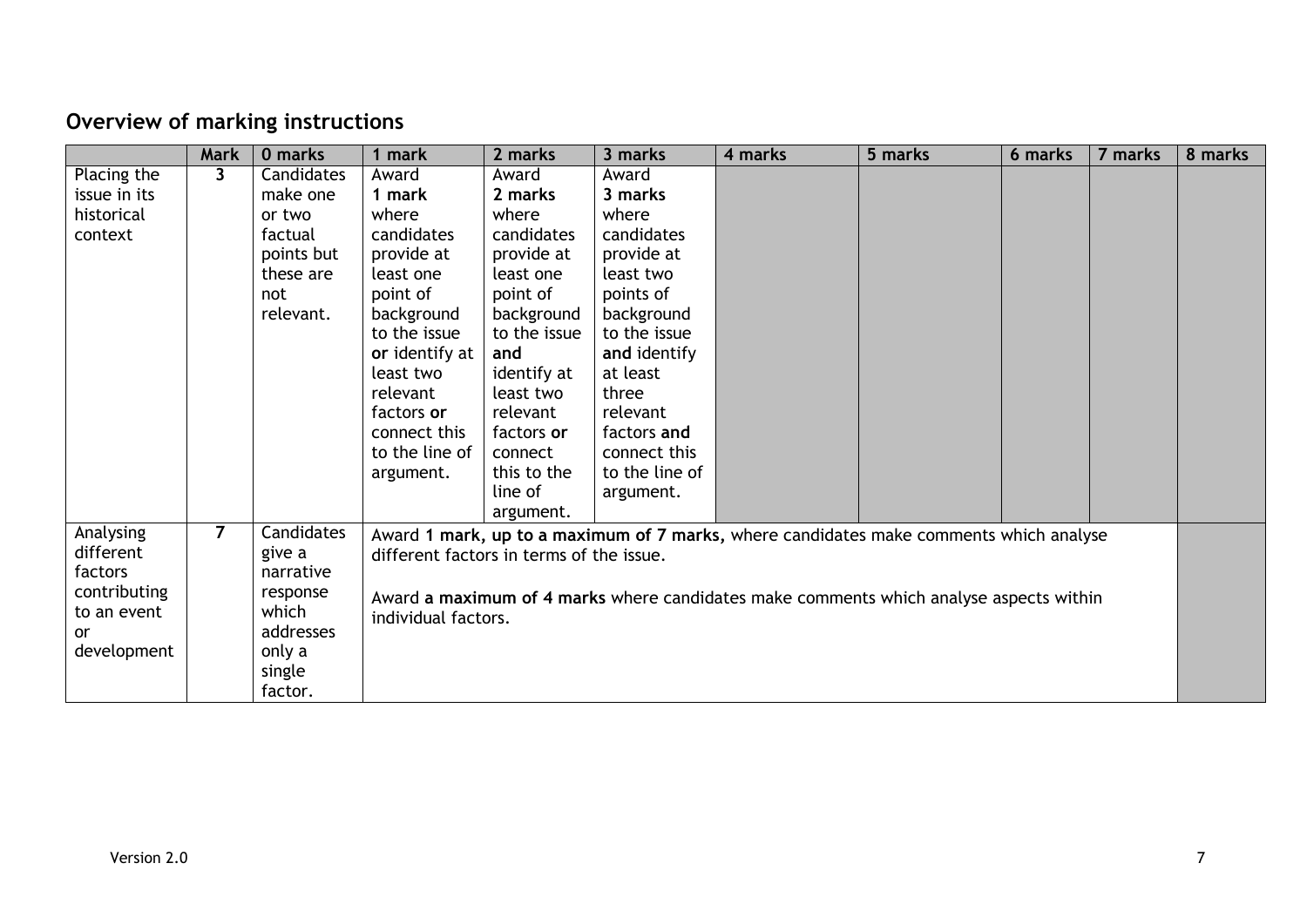|                             | <b>Mark</b> | 0 marks              | mark                       | 2 marks      | 3 marks                                       | 4 marks                                                                                                  | 5 marks          | 6 marks | 7 marks | 8 marks |
|-----------------------------|-------------|----------------------|----------------------------|--------------|-----------------------------------------------|----------------------------------------------------------------------------------------------------------|------------------|---------|---------|---------|
| Evaluating                  | 5           | Candidates           | Award                      | Award        | Award                                         | Award                                                                                                    | Award            |         |         |         |
| factors to                  |             | make no              | 1 mark                     | 2 marks      | 3 marks                                       | 4 marks where                                                                                            | 5 marks where    |         |         |         |
| develop a                   |             | relevant             | where                      | where        | where                                         | candidates                                                                                               | candidates       |         |         |         |
| line of                     |             | evaluative           | candidates                 | candidates   | candidates                                    | connect their                                                                                            | connect their    |         |         |         |
| argument                    |             | comments             | make an                    | make         | connect their                                 | evaluative                                                                                               | evaluative       |         |         |         |
|                             |             | on factors.          | isolated                   | isolated     | evaluative                                    | comments to                                                                                              | comments to      |         |         |         |
|                             |             |                      | evaluative                 | evaluative   | comments to                                   | build a line of                                                                                          | build a          |         |         |         |
|                             |             |                      | comment on                 | comments     | build a line                                  | argument that                                                                                            | consistent line  |         |         |         |
|                             |             |                      | an individual              | on different | of argument                                   | recognises the                                                                                           | of argument      |         |         |         |
|                             |             |                      | factor that                | factors that | that                                          | issue and takes                                                                                          | that recognises  |         |         |         |
|                             |             |                      | recognises                 | recognise    | recognises                                    | account of                                                                                               | the issue and    |         |         |         |
|                             |             |                      | the issue.                 | the issue.   | the issue.                                    | counter-                                                                                                 | takes account of |         |         |         |
|                             |             |                      |                            |              |                                               | arguments or                                                                                             | counter-         |         |         |         |
|                             |             |                      |                            |              |                                               | alternative                                                                                              | arguments or     |         |         |         |
|                             |             |                      |                            |              |                                               | interpretations.                                                                                         | alternative      |         |         |         |
|                             |             |                      |                            |              |                                               |                                                                                                          | interpretations. |         |         |         |
| <b>Using</b><br>information | 4           | Candidates<br>use no |                            |              | support a factor, up to a maximum of 4 marks. | Award 1 mark for each source candidates refer to in order to                                             |                  |         |         |         |
| from sources                |             | referenced           |                            |              |                                               |                                                                                                          |                  |         |         |         |
| referred to,                |             | evidence to          |                            |              |                                               |                                                                                                          |                  |         |         |         |
| in order to                 |             | support the          |                            |              |                                               |                                                                                                          |                  |         |         |         |
| support                     |             | factors.             |                            |              |                                               |                                                                                                          |                  |         |         |         |
| factors                     |             |                      |                            |              |                                               |                                                                                                          |                  |         |         |         |
| <b>Using</b>                | 8           | Candidates           |                            |              |                                               | Award 1 mark for each relevant point of knowledge candidates use to support a factor, up to a maximum of |                  |         |         |         |
| knowledge to                |             | use no               | 8 marks.                   |              |                                               |                                                                                                          |                  |         |         |         |
| support                     |             | knowledge            |                            |              |                                               |                                                                                                          |                  |         |         |         |
| factors                     |             | to support           |                            |              |                                               | Award knowledge and understanding marks where points are:                                                |                  |         |         |         |
|                             |             | the factors.         |                            |              |                                               |                                                                                                          |                  |         |         |         |
|                             |             |                      | relevant to the issue<br>٠ |              |                                               |                                                                                                          |                  |         |         |         |
|                             |             |                      | ٠                          |              |                                               | developed (by providing additional detail, exemplification, reasons or evidence)                         |                  |         |         |         |
|                             |             |                      | ٠                          |              | used to respond to the demands of the issue   |                                                                                                          |                  |         |         |         |
|                             |             |                      |                            |              |                                               |                                                                                                          |                  |         |         |         |
|                             |             |                      |                            |              |                                               |                                                                                                          |                  |         |         |         |
|                             |             |                      |                            |              |                                               |                                                                                                          |                  |         |         |         |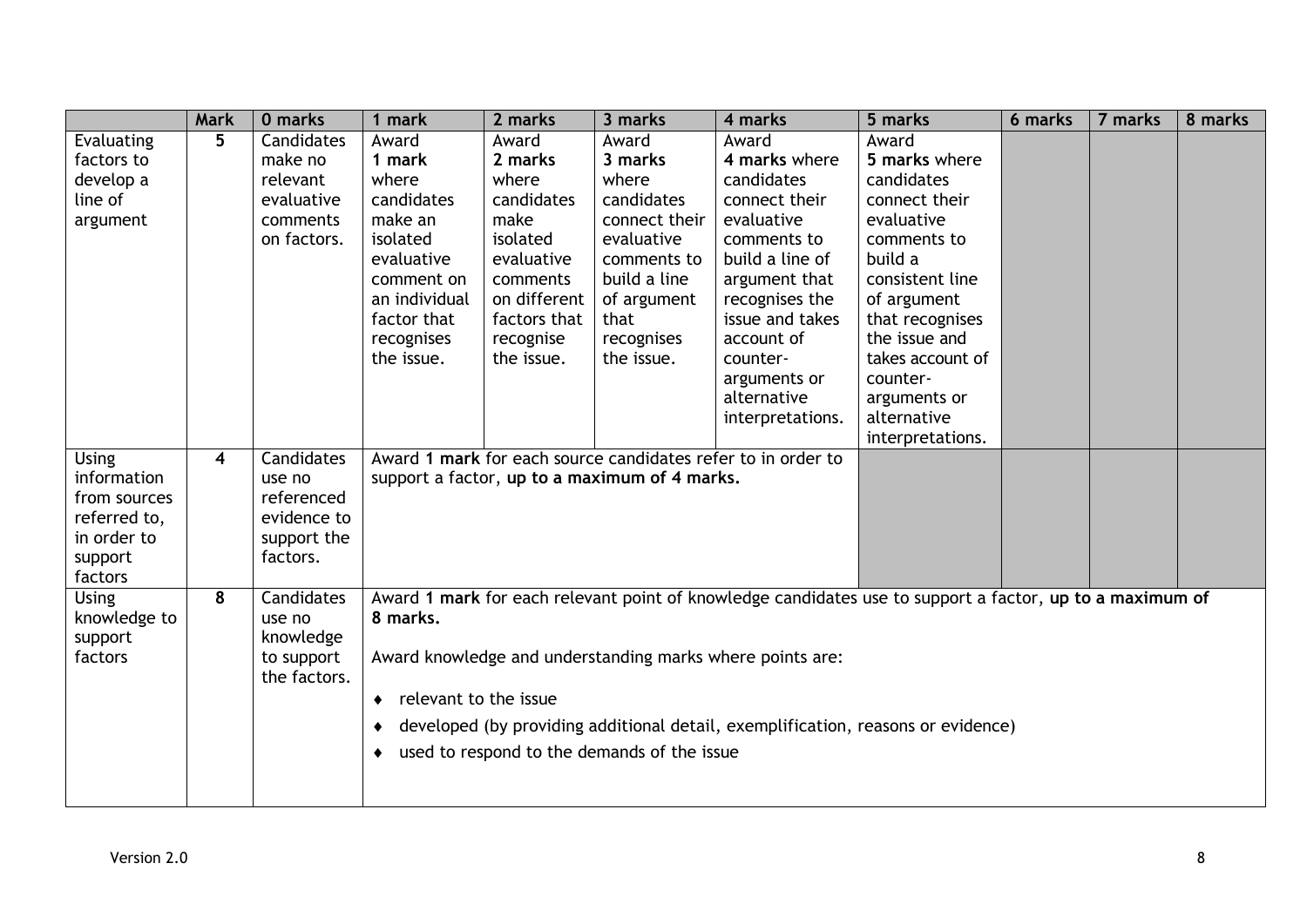|                                                 | <b>Mark</b>  | 0 marks                                                           | 1 mark                                                                                                                                  | 2 marks                                                                                                                                              | 3 marks                                                                                                                                                                                                                                                                  | 4 marks | 5 marks | 6 marks | 7 marks | 8 marks |
|-------------------------------------------------|--------------|-------------------------------------------------------------------|-----------------------------------------------------------------------------------------------------------------------------------------|------------------------------------------------------------------------------------------------------------------------------------------------------|--------------------------------------------------------------------------------------------------------------------------------------------------------------------------------------------------------------------------------------------------------------------------|---------|---------|---------|---------|---------|
| Coming to a<br>conclusion<br>about the<br>issue | $\mathbf{3}$ | Candidates<br>make no<br>overall<br>judgement<br>on the<br>issue. | Award<br>1 mark<br>where<br>candidates<br>make an<br>overall<br>judgement<br>which<br>directly<br>answers the<br>issue in a<br>summary. | Award<br>2 marks<br>where<br>candidates<br>make an<br>overall<br>judgement<br>between<br>the<br>different<br>factors in<br>relation to<br>the issue. | Award<br>3 marks<br>where<br>candidates<br>make a<br>relative<br>overall<br>judgement<br>between<br>different<br>factors in<br>relation to<br>the issue and<br>explain how<br>the<br>judgement<br>arises from<br>their<br>evaluation of<br>the<br>presented<br>evidence. |         |         |         |         |         |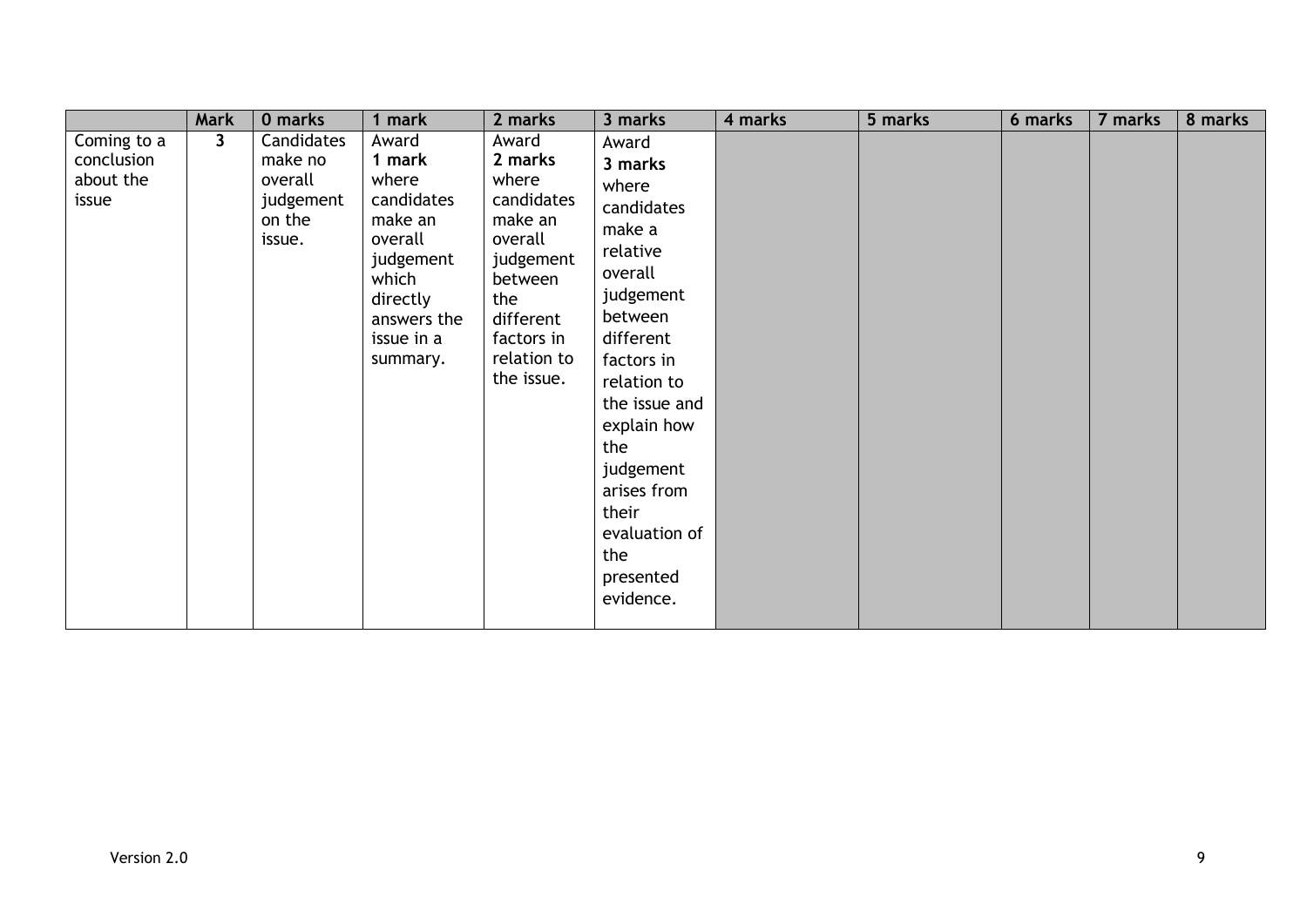## <span id="page-11-0"></span>**Instructions for candidates**

This assessment applies to the assignment for Higher History.

This assignment is worth 30 marks. This is 27% of the overall marks for the course assessment.

It assesses the following skills, knowledge and understanding:

- identifying a historical issue which invites debate and argument
- researching and investigating the historical issue, using a range of sources of information
- drawing on and applying knowledge and understanding to analyse the causes and/or impact of the historical issue
- analysing and synthesising information in a structured manner
- referring to relevant historical sources
- identifying different perspectives and/or points of view
- structuring information and presenting a reasoned conclusion supported by evidence

In this assessment, you have to demonstrate your ability to apply your skills, knowledge and understanding to address a historical question or issue of your choice.

The assignment has two stages:

- research
- production of evidence: writing a report of your findings (under supervision, within 1 hour and 30 minutes and in one sitting)

Your teacher or lecturer will let you know if there are any specific conditions for doing this assessment.

In the research stage you choose a historical question or issue to research. This may be related to areas you have studied in class, or you may choose to research any relevant historical question or issue.

In the research stage you complete the History resource sheet to help you in the production of evidence stage  $-$  writing a report of your findings.

Your resource sheet must consist of a single-side of A4 paper and must have no more than 250 words. It should include brief notes or prompts to remind you of the points you wish to make in your report. For example, summary knowledge points and/or numerical statistical data. Your resource sheet should also include your references. A secondary source should include the author, text and quotation. A primary source should include the author, date and quotation.

You must not copy your report directly from your resource sheet. You will not gain any marks if you have copied extended pieces of text from your resource sheet. However, you may copy quotations in full, provided you acknowledge the sources.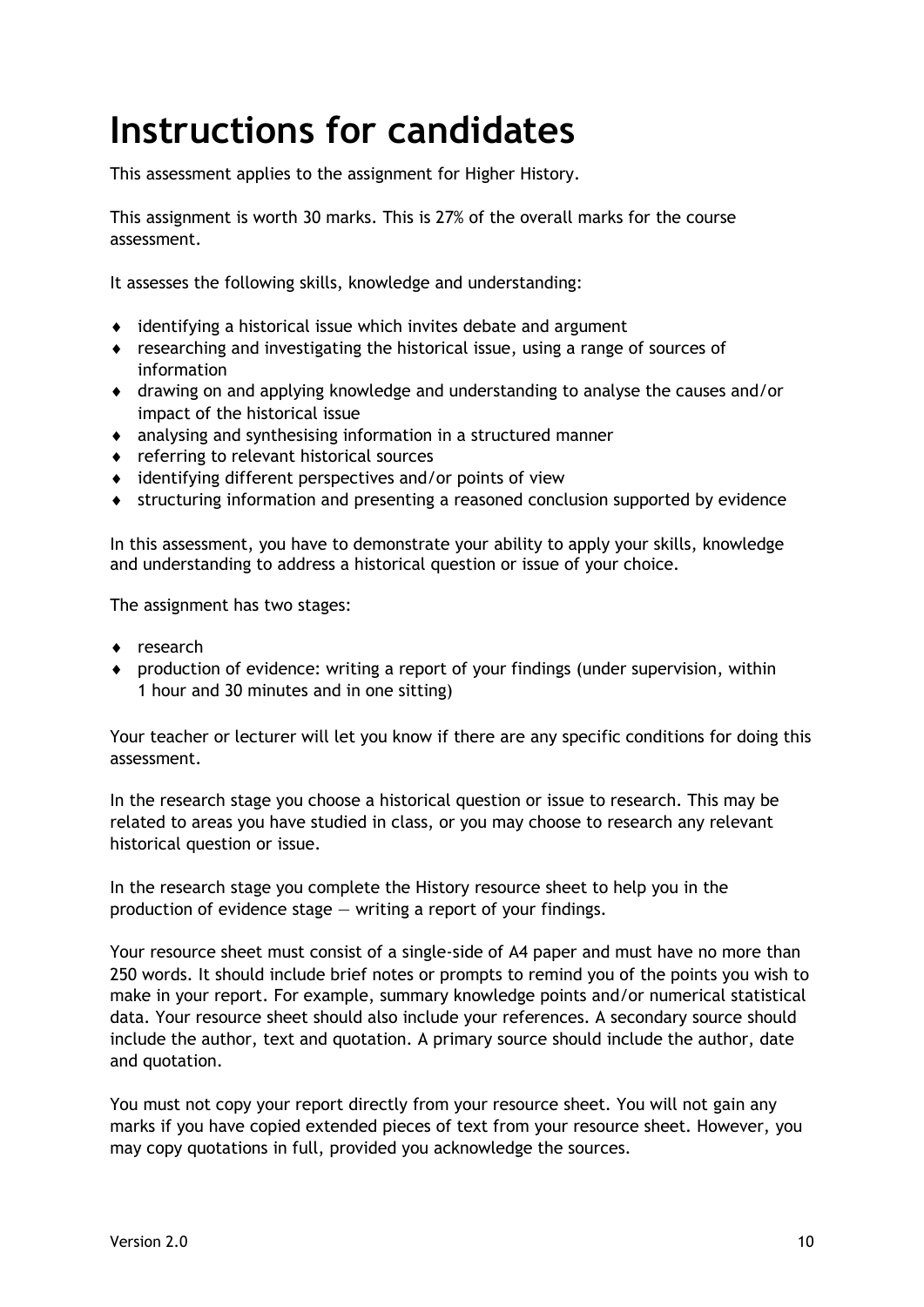In your assignment you will:

- choose a historical issue
- $\bullet$  place the issue in its historical context
- analyse different factors contributing to an event or development
- evaluate factors to develop a line of argument
- use referenced evidence in order to support your analysis or evaluation
- use other information from your own knowledge to add further support to your analysis or evaluation
- come to a conclusion about the issue and support this with reasons

Your resource sheet must be submitted with your report to SQA. The resource sheet is not marked. If you do not submit a resource sheet, you will lose 6 marks.

#### **Working with others**

While you should choose your own issue to research, others in your class may have chosen a similar issue. You might want to work with others for part of the time, when you are collecting information.

If you choose to do this, it is important that you are able to show what you have contributed to this part of your assignment, and that the evidence you take into the assessment is your own work.

| In this assessment<br>you will: |  | How you can do this:                                                                                                                                                            |
|---------------------------------|--|---------------------------------------------------------------------------------------------------------------------------------------------------------------------------------|
| choose a<br>historical issue    |  | Choose a historical issue which allows you to:                                                                                                                                  |
|                                 |  | find information on the event or theme you have chosen to<br>study                                                                                                              |
|                                 |  | show different points of view on your issue                                                                                                                                     |
|                                 |  | come to a conclusion which you can support with reasons                                                                                                                         |
|                                 |  | The best questions start with phrases such as:                                                                                                                                  |
|                                 |  | To what extent                                                                                                                                                                  |
|                                 |  | How important                                                                                                                                                                   |
|                                 |  | How successful                                                                                                                                                                  |
|                                 |  | These questions allow you to analyse and evaluate, and present<br>your own conclusions based on your research.                                                                  |
|                                 |  | Your teacher or lecturer may support you by commenting on the<br>suitability of the event or development you have chosen and advise<br>on the likely availability of resources. |
|                                 |  |                                                                                                                                                                                 |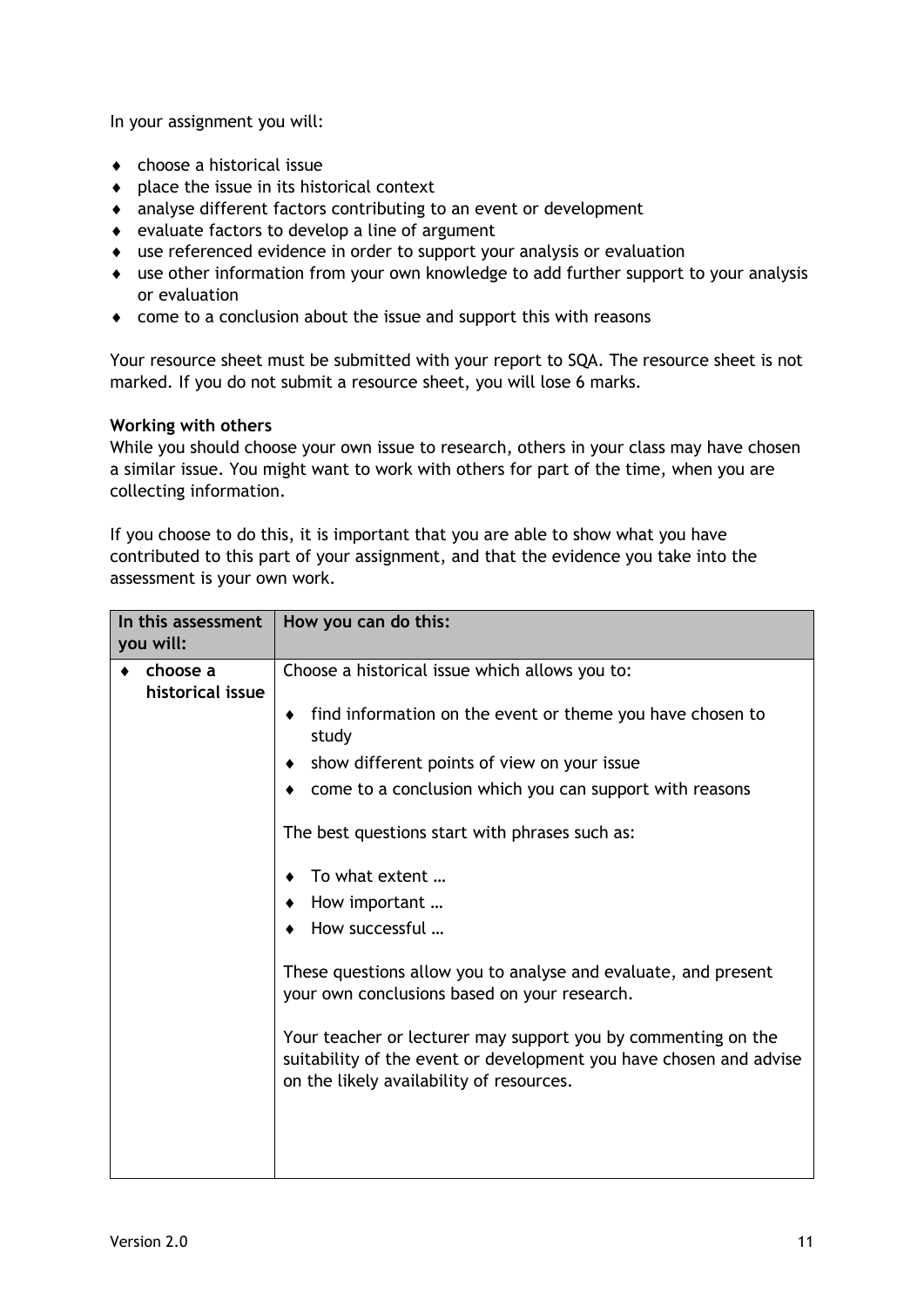| In this assessment<br>you will:                                                  | How you can do this:                                                                                                                                                                                                                                                                                                                                                                                                                                                                                                                                                                                                                                                                                                                                                                                                                                                                                                                                                                                   |
|----------------------------------------------------------------------------------|--------------------------------------------------------------------------------------------------------------------------------------------------------------------------------------------------------------------------------------------------------------------------------------------------------------------------------------------------------------------------------------------------------------------------------------------------------------------------------------------------------------------------------------------------------------------------------------------------------------------------------------------------------------------------------------------------------------------------------------------------------------------------------------------------------------------------------------------------------------------------------------------------------------------------------------------------------------------------------------------------------|
| place the issue<br>in its historical<br>context                                  | Describe the background to the issue. This may involve describing<br>the event itself before you go on to deal with the issue of why it<br>happened or what the impact of the event was. Or it could involve<br>describing the circumstances before the events that you are going<br>to discuss happened.<br>When you have described the background, you should then identify<br>the factors you are going to use to analyse the issue.<br>You should also indicate the line of argument you are going to<br>present.                                                                                                                                                                                                                                                                                                                                                                                                                                                                                  |
| analyse<br>different<br>factors<br>contributing to<br>an event or<br>development | Analysis is about exploring different factors and making links<br>between them, to show how the evidence can be understood. You<br>need to go beyond description and explanation of relevant details,<br>and draw out the connections and implications.<br>In your introduction, identify the main factors related to the issue<br>you have chosen to research.<br>Then use your knowledge and understanding, and sources, to show<br>at least one of the following:<br>links between different factors<br>links between individual factors and the whole<br>٠<br>similarities and contradictions<br>٠<br>consistency and inconsistency<br>different views and/or interpretations<br>possible consequences and/or implications<br>the relative importance of factors<br>To gain full marks for your analysis, you should analyse different<br>factors. If you only analyse aspects within individual factors, you<br>will only be able to gain a maximum of 4 out of 7 possible marks<br>for analysis. |
| evaluate<br>factors to<br>develop a line<br>of argument                          | Make judgements about the factors and interpretations. When you<br>have made your own judgements about the factors, you must<br>present them in a logical order to address the issue. They should<br>form an argument leading to an overall conclusion.<br>You should include how other people might argue against your<br>conclusion or interpret the evidence differently.                                                                                                                                                                                                                                                                                                                                                                                                                                                                                                                                                                                                                           |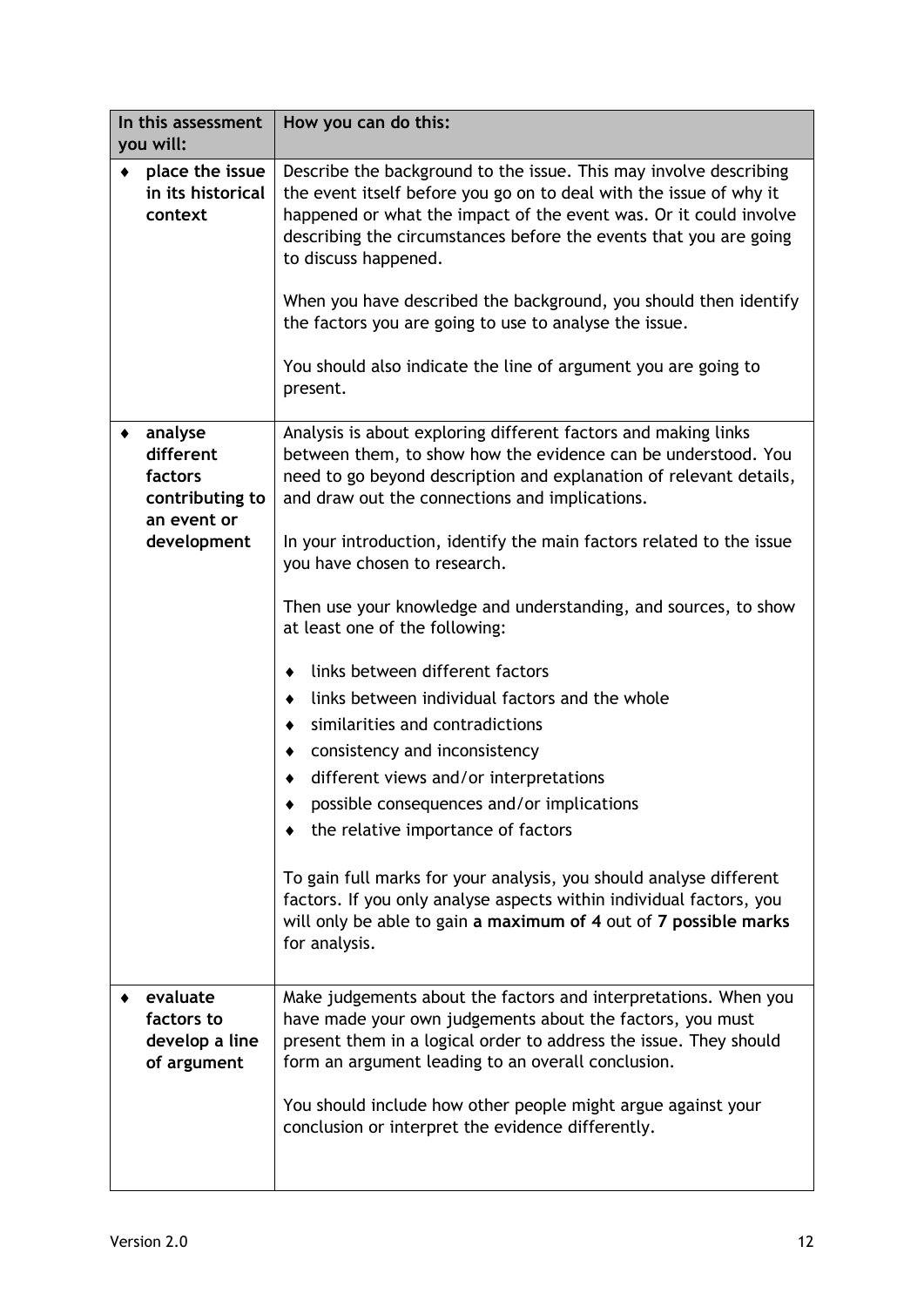| In this assessment<br>you will:                                                                                          | How you can do this:                                                                                                                                                                                                                                                                                                                                                                                                                                                     |
|--------------------------------------------------------------------------------------------------------------------------|--------------------------------------------------------------------------------------------------------------------------------------------------------------------------------------------------------------------------------------------------------------------------------------------------------------------------------------------------------------------------------------------------------------------------------------------------------------------------|
| use<br>referenced<br>evidence in<br>order to<br>support your<br>analysis or<br>evaluation                                | Collect evidence from a range of sources relevant to the issue.<br>These may be either primary or secondary sources.<br>When you present evidence from sources, you should say where the<br>information came from.                                                                                                                                                                                                                                                       |
| use other<br>information<br>from your own<br>knowledge to<br>add further<br>support to<br>your analysis<br>or evaluation | Think of what other information you know about this event or<br>development. You don't need to say where this information came<br>from.<br>You should add this to the information you found in your research<br>and use it to support your response to the issue.<br>The points you make need to be:<br>relevant to the issue<br>developed (by providing additional detail, exemplification,<br>٠<br>reasons or evidence)<br>used to respond to the demands of the issue |
| come to a<br>conclusion<br>about the<br>issue and<br>support this<br>with reasons                                        | Present an overall judgement built on your line of argument. This<br>should address your issue.<br>You should make an overall judgement of the relative importance<br>of the different factors you have used to analyse the issue.<br>You should explain how your conclusion is supported by your<br>evaluation of the factors.                                                                                                                                          |